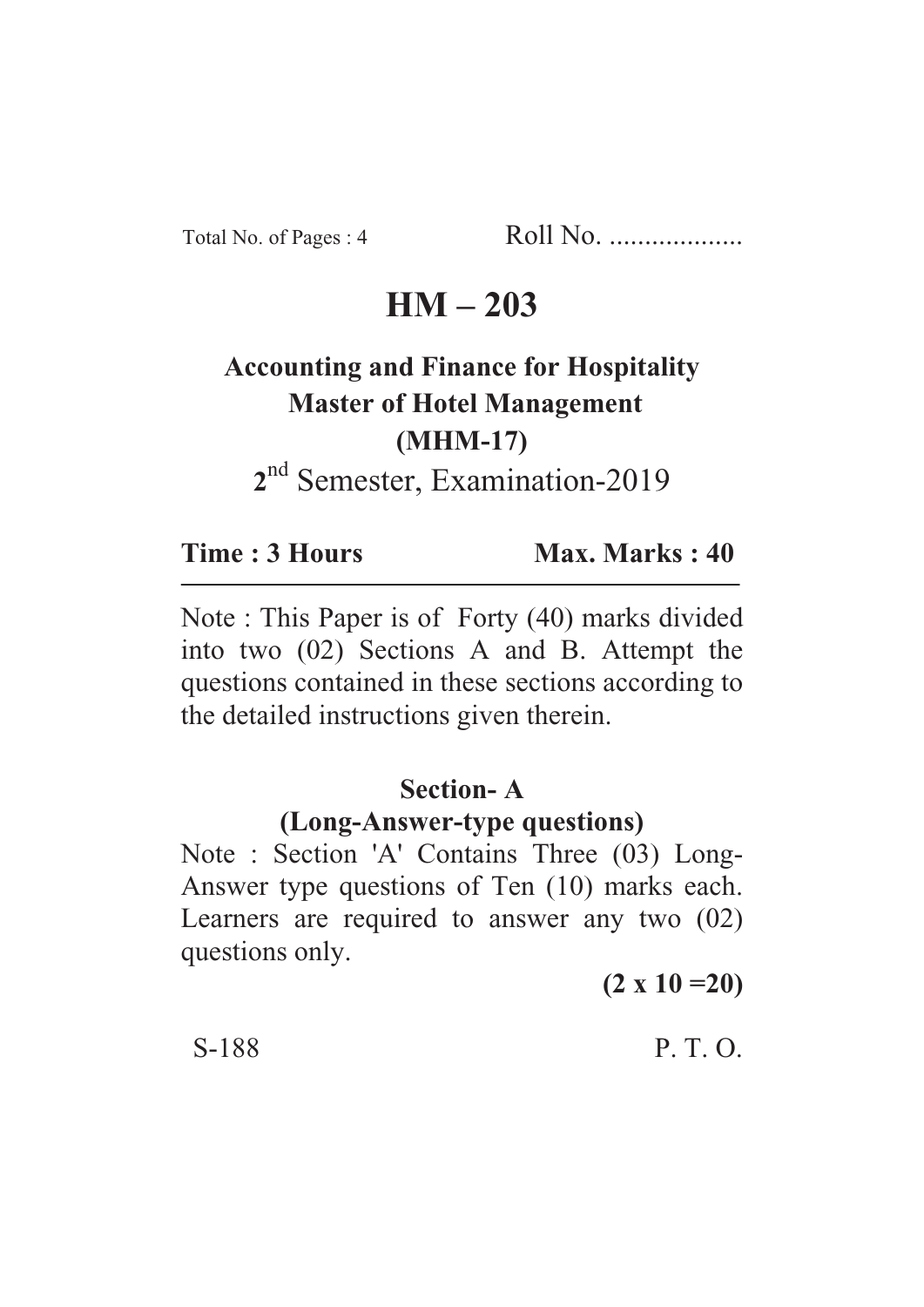- 1. Explain book-keeping. Distinguish between accounting and book-keeping. Also explain the objectives of accounting.
- 2. What is stock turnover ratio? How is it calculated? What are the implications of high and low stock turnover ratio?
- 3. What is dividend policy? Which factors are kept in mind while deciding a dividend policy?

# **Section - B**

# **(Short-Answer-Type questions)**

Note : Section 'B' contains six (06) Short- answer type questions of Five (05) marks each. Learners are required to answer any Four (04) questions only.

**(4x5=20)**

S-188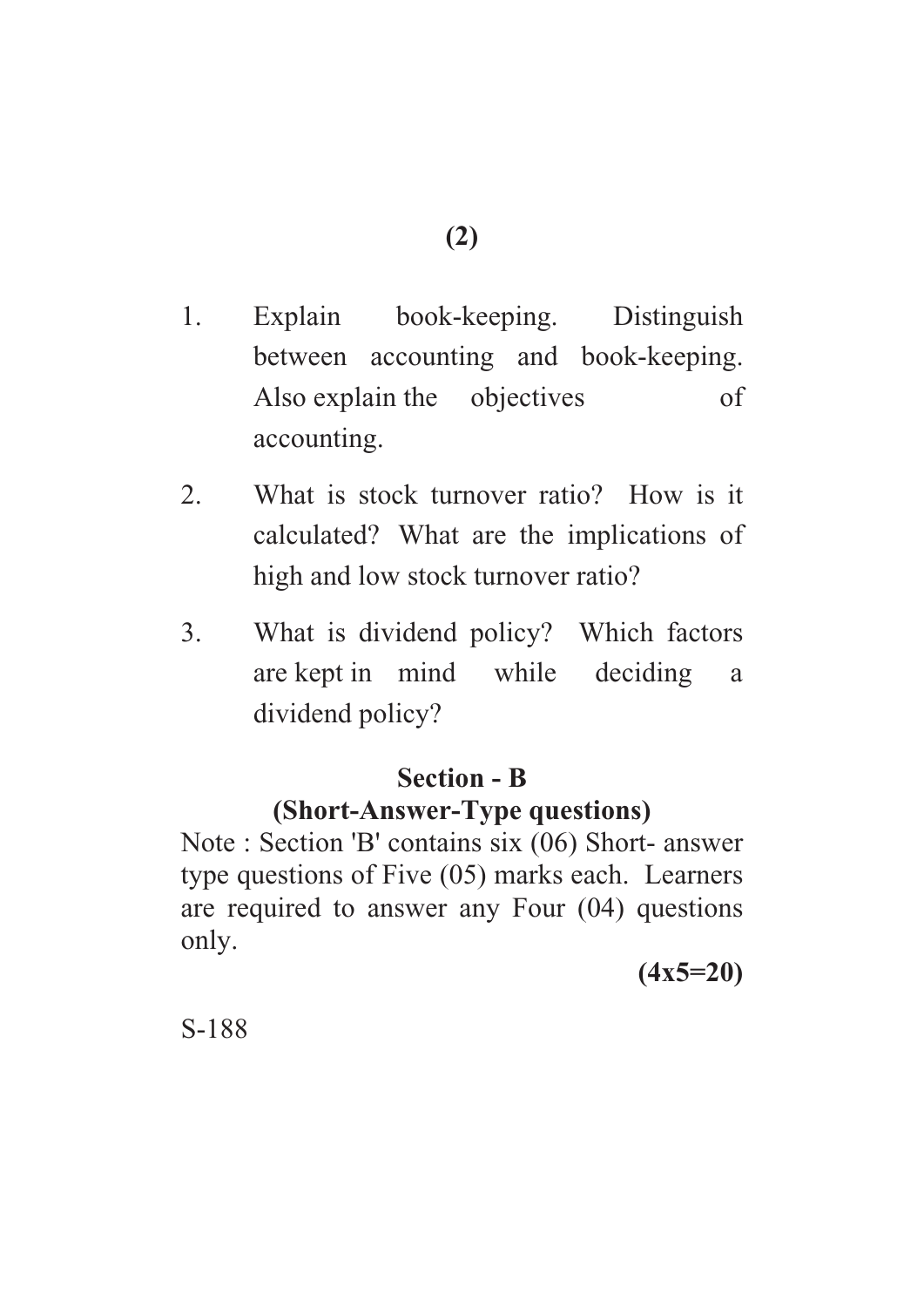## **(3)**

# **Briefly discuss any four (04) of the following :**

- 1. Limitations of Accounting.
- 2. Distinguish between Journal and Ledger.
- 3. Main objects of Computation of accounting Ratio.
- 4. Factors Affecting the composition of working capital.
- 5. Primary Objectives of Preparing Funds Flow Statement.

S-188